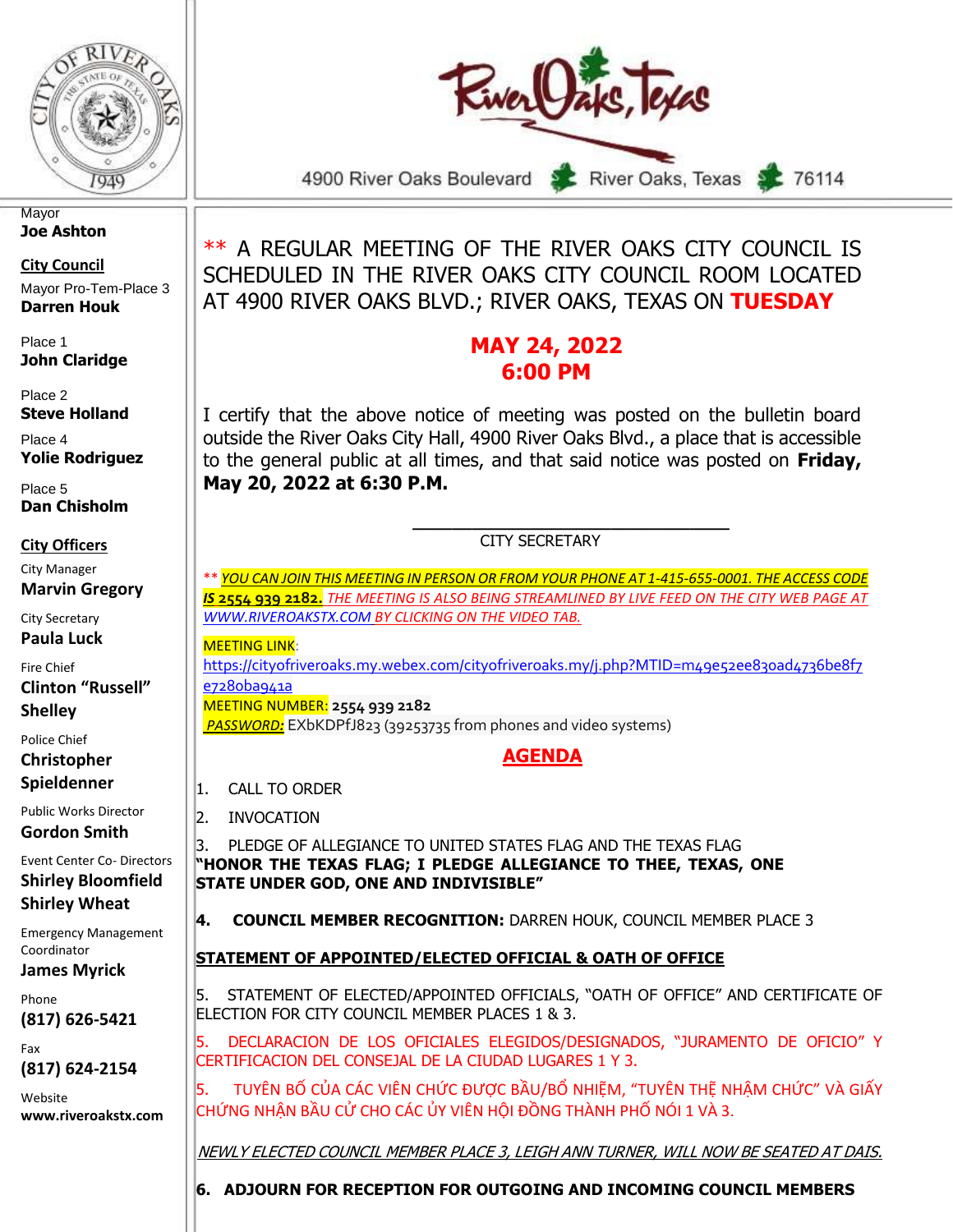



76114

**RECONVENE INTO REGULAR SESSION:**

7. **PUBLIC TESTIMONY:** CITIZENS ARE INVITED TO SPEAK ON ANY TOPIC OR AGENDA ITEM BEFORE AND DURING THE MEETING BY RESPONSE TO THE MAYOR TO BE RECOGNIZED; HOWEVER, UNLESS THE ITEM IS SPECIFICALLY LISTED ON THIS AGENDA, THE CITY COUNCIL IS REQUIRED UNDER THE TEXAS OPEN MEETINGS ACT TO LIMIT ITS RESPONSE WITH A STATEMENT OF SPECIFIC FACTUAL INFORMATION, RECITING THE CITY'S EXISTING POLICY ON THAT ISSUE, OR DIRECTING THE PERSON MAKING THE INQUIRY TO VISIT WITH CITY STAFF ABOUT THE ISSUE AND NO COUNCIL DELIBERATION IS PERMITTED FOR TOPICS NOT SPECIFICALLY LISTED ON THIS AGENDA.

- 8. READING OF PROCLAMATION(S) AND SPECIAL PRESENTATIONS BY MAYOR:
	- RIVER OAKS FIRE DEPARTMENT FOR RECEIVING EMS LIFESAVING RECOGNITION FROM PARKLAND HOSPITAL

9. **CONSENT AGENDA:** ALL ITEMS UNDER THIS SECTION ARE RECOMMENDED FOR APPROVAL FOR THE "CONSENT AGENDA". THESE ITEMS ARE OF A ROUTINE NATURE AND REQUIRE ONLY BRIEF DELIBERATION BY COUNCIL. **COUNCIL RESERVES THE RIGHT TO REMOVE ANY ITEM ON THE CONSENT AGENDA FOR FURTHER DELIBERATION.** 

- A. APPROVE MINUTES FROM MAY 10, 2022 REGULAR COUNCIL MEETING
- B. APPROVE MINUTES FROM MAY 17, 2022 SPECIAL CALLED MEETING
- C. APPROVE BILLS PAYABLE FOR PERIOD ENDING MAY 24, 2022 (FY 2022)

10. DISCUSSION OR ACTION TAKEN ON ITEMS WITHDRAWN FROM CONSENT AGENDA FOR SEPARATE DELIBERATION.

#### **PERSONAL APPEARANCES AND/OR ITEMS REQUIRING COUNCIL APPROVAL/ACTION**

11. ELECTION OF A MAYOR PRO-TEMPORE FOR THE 2022-2023 TERM YEAR LA ELECCION DE EL SUPLENTE DE EL ALCALDE PARA EL PERIODO DE LOS AÑOS 2022-2023 BẦU C OFA MỘT THỊ TRƯỜNG THỦ TƯỚNG ĐẾN NĂM 2022-2023

12. DISCUSSION AND/OR ACTION ON COMPLAINT FROM SHELLI AULISIO AT 4852 BARBARA REGARDING IRRIGATION METER ACCOUNT.

13. CONSIDER APPROVAL OF REQUEST FROM ELATE FUND I, LLC TO RENAME THE STREET FOR THE NEW SUBDIVISION AT 5910 BLACK OAK LANE FROM CHURCH LANE TO BOSTON LANE PURSUANT TO SECTION 48-104 OF THE CITY'S SUBDIVISION ORDINANCE.

#### **PUBLIC HEARINGS/ACTION FROM PUBLIC HEARINGS:**

14. **PUBLIC HEARING:** IN ORDER TO RECEIVE CITIZEN COMMENTS ON THE PROPOSED APPLICATION FROM ELATE FUND I, LLC TO REZONE APPROXIMATELY 3.9772 ACRES OF LAND IN THE SAINT ELIZABETHS SUBDIVISION DESCRIBED BEING LOTS 23B, 24B & 25B OTHERWISE KNOWN AS 5910 BLACK OAK LN. IN RIVER OAKS, TARRANT COUNTY, TEXAS FROM A "PDR4" PLANNED DEVELOPMENT ZONING DISTRICT MEETING R-4 SINGLE FAMILY BASE DEVELOPMENT REQUIREMENTS TO A "PDR4-R" PLANNED DEVELOPMENT ZONING DISTRICT MEETING R-4 SINGLE FAMILY BASE DEVELOPMENT REQUIREMENTS BY REVISING THE SINGLE-FAMILY HOME SQUARE FOOTAGE FROM 2300 TO 2100 SQUARE FEET AND INCORPORATING CONSTRUCTION REVISIONS

**Mayor Joe Ashton**

**City Council**

Mayor Pro-Tem-Place 3 **Darren Houk**

Place 1 **John Claridge**

Place 2 **Steve Holland**

Place 4 **Yolie Rodriguez**

Place 5 **Dan Chisholm**

#### **City Officers**

City Manager **Marvin Gregory**

City Secretary

**Paula Luck**

Fire Chief

**Clinton "Russell" Shelley**

Police Chief

**Christopher Spieldenner**

Public Works Director **Gordon Smith**

Event Center Co- Directors **Shirley Bloomfield Shirley Wheat**

Emergency Management Coordinator

**James Myrick**

Phone **(817) 626-5421**

Fax **(817) 624-2154**

Website **www.riveroakstx.com**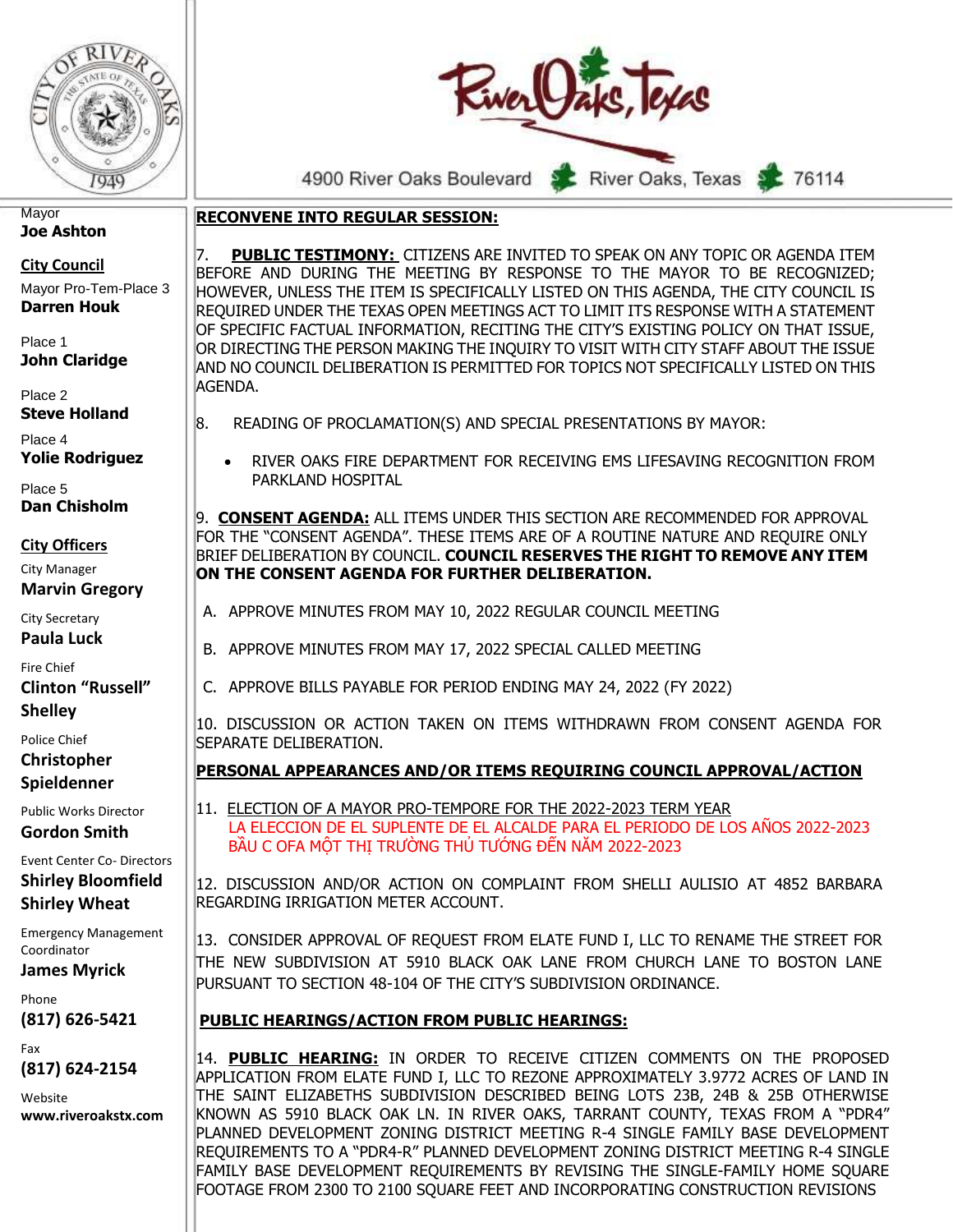



4900 River Oaks Boulevard

**Mayor Joe Ashton**

**City Council**

Mayor Pro-Tem-Place 3 **Darren Houk**

Place 1 **John Claridge**

Place 2 **Steve Holland**

Place 4 **Yolie Rodriguez**

Place 5 **Dan Chisholm**

**City Officers**

City Manager **Marvin Gregory**

City Secretary

**Paula Luck**

Fire Chief

**Clinton "Russell" Shelley**

Police Chief **Christopher Spieldenner**

Public Works Director

**Gordon Smith** Event Center Co- Directors

**Shirley Bloomfield Shirley Wheat**

Emergency Management Coordinator

**James Myrick**

Phone **(817) 626-5421**

Fax **(817) 624-2154**

Website **www.riveroakstx.com**

IN SECTION 1 OF ORDINANCE 1321-2021 AND PROVIDING REVISED CONSTRUCTION DOCUMENTS IN EXHIBIT A. (ZONING CASE # PZ 2022-0003 RZ).

15. **ACTION FROM PUBLIC HEARING:** IN ORDER TO CONSIDER APPROVAL OF **ORDINANCE # 1347-2022** REZONING APPROXIMATELY 3.9772 ACRES OF LAND IN THE SAINT ELIZABETHS SUBDIVISION DESCRIBED AS BEING LOTS 23B, 24B & 25B OTHERWISE KNOWN AS 5910 BLACK OAK LN. IN RIVER OAKS, TARRANT COUNTY, TEXAS FROM A "PDR4" PLANNED DEVELOPMENT ZONING DISTRICT MEETING R-4 SINGLE FAMILY BASE DEVELOPMENT REQUIREMENTS BY REVISING THE SINGLE-FAMILY HOME SQUARE FOOTAGE FROM 2300 TO 2100 SQUARE FEET AND CONSTRUCTION REVISIONS IN SECTION 1 OF ORDINANCE 1321-2021 AND PROVIDING REVISED CONSTRUCTION DOCUMENTS IN EXHIBIT A. (ZONING CASE # PZ 2022-0003 RZ)

16. **PUBLIC HEARING:** IN ORDER TO RECEIVE CITIZEN COMMENTS ON THE PROPOSED APPLICATION AS SUBMITTED BY ROFD REAL ESTATE INVESTMENTS TO REZONE APPROXIMATELY 0.566 ACRES OF LAND DESCRIBED AS BEING RIVER OAKS DENTAL IN BLOCK 1, LOTS 2 & 3 IN RIVER OAKS, TEXAS FROM A "PD" PLANNED DEVELOPMENT ZONING DISTRICT CREATED PURSUANT TO ORDINANCE 1338-2022 TO AN AMENDED "PD-R" PLANNED DEVELOPMENT ZONING DISTRICT FOR A REDESIGNED TOWNHOME DEVELOPMENT REPEALING THE FORMER ORDINANCE AND ADOPTING **ORDINANCE # 1346-2022** IN ORDER TO DEVELOP THE PROPERTY FOR 7 TOWNHOMES EITHER TWO-FAMILY ATTACHED OR SINGLE-FAMILY DETACHED NOT EXCEEDING 2300 SQUARE FEET PER UNIT IN TOTAL BUILDING SIZE. (ZONING CASE # PZ 2022-0001-RZ-R2).

17. **ACTION FROM PUBLIC HEARING:** IN ORDER TO CONSIDER APPROVAL OF RECOMMENDATION TO THE CITY COUNCIL ON THE PROPOSED APPLICATION TO REZONE APPROXIMATELY 0.566 ACRES OF LAND DESCRIBED AS BEING RIVER OAKS DENTAL IN BLOCK 1, LOTS 2 & 3 IN RIVER OAKS, TEXAS FROM A "PD" PLANNED DEVELOPMENT ZONING DISTRICT CREATED PURSUANT TO ORDINANCE # 1338-2022 TO AN AMENDED "PD-R" PLANNED DEVELOPMENT ZONING DISTRICT FOR A REDESIGNED TOWNHOME DEVELOPMENT REPEALING THE FORMER ORDINANCE AND ADOPTING **ORDINANCE # 1346-2022** IN ORDER TO DEVELOP THE PROPERTY FOR 7 TOWNHOMES EITHER TWO-FAMILY ATTACHED OR SINGLE-FAMILY DETACHED NOT EXCEEDING 2300 SQUARE FEET PER UNIT IN TOTAL BUILDING SIZE. (ZONING CASE # PZ 2022-0001 RZ-R2).

18. **PUBLIC HEARING:** IN ORDER TO RECEIVE CITIZEN COMMENTS ON THE PROPOSED APPLICATION SUBMITTED BY BELIA ESPINOZA TO REPLAT APPROXIMATELY 0.3749 ACRES OF LAND DESCRIBED AS BEING BLOCK 11, LOT 3 IN THE CASTLEBERRY GARDENS ADDITION AND IF SUBDIVIDED WILL BE REPLATTED INTO TWO 90-FOOT WIDE X 80-FOOT DEEP SINGLE PLATTED LOTS SUBJECT TO APPROVAL BY SPECIAL PERMIT THAT ARE 7,200 SQUARE FEET IN SIZE IN A R-4 SINGLE-FAMILY ZONING DISTRICT. (ZONING CASE # PZ2022-0004)

19. **ACTION FROM PUBLIC HEARING:** IN ORDER TO CONSIDER APPROVAL OF THE PROPOSED APPLICATION SUBMITTED BY BELIA ESPINOZA TO REPLAT APPROXIMATELY 0.3749 ACRES OF LAND DESCRIBED AS BEING BLOCK 11, LOT 3 IN THE CASTLEBERRY GARDENS ADDITION AND IF SUBDIVIDED WILL BE REPLATTED INTO TWO 90-FOOT WIDE X 80-FOOT DEEP SINGLE PLATTED LOTS SUBJECT TO APPROVAL BY SPECIAL PERMIT THAT ARE 7,200 SQUARE FEET IN SIZE IN A R-4 SINGLE-FAMILY ZONING DISTRICT. (ZONING CASE # PZ2022-0004)

20. **PUBLIC HEARING:** IN ORDER TO RECEIVE CITIZEN COMMENTS ON THE PROPOSED APPLICATION SUBMITTED BY MANUEL ALEJANDRO GARCIA TO REPLAT APPROXIMATELY 0.53 ACRES OF LAND DESCRIBED AS BEING BLOCK 7, LOT 1 IN THE CASTLEBERRY GARDENS ADDITION AND IF SUBDIVIDED WILL BE REPLATTED INTO 3 LOTS AS LOTS 1R1, 1R2 AND 1R3 THAT ARE 6,600 UP TO 8,932 SQUARE FEET IN SIZE PURSUANT TO SECTION 11 "R-4" SINGLE FAMILY DISTRICT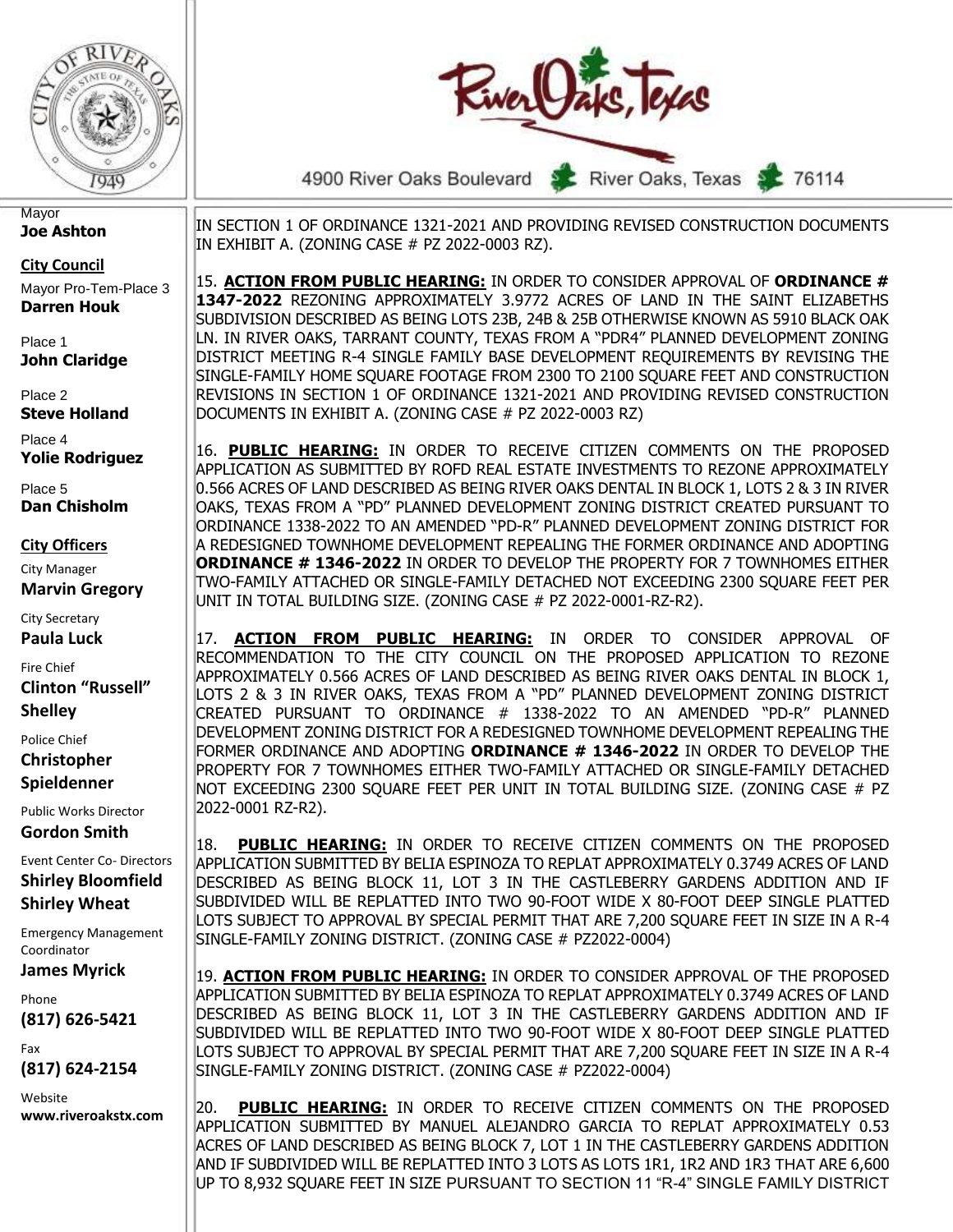



4900 River Oaks Boulevard

River Oaks, Texas

76114

#### **Mayor Joe Ashton**

**City Council**

Mayor Pro-Tem-Place 3 **Darren Houk**

Place 1 **John Claridge**

Place 2 **Steve Holland**

Place 4 **Yolie Rodriguez**

Place 5 **Dan Chisholm**

#### **City Officers**

City Manager

**Marvin Gregory**

City Secretary **Paula Luck**

Fire Chief

**Clinton "Russell" Shelley**

Police Chief **Christopher Spieldenner**

Public Works Director **Gordon Smith**

Event Center Co- Directors **Shirley Bloomfield Shirley Wheat**

Emergency Management Coordinator

**James Myrick**

Phone **(817) 626-5421**

Fax **(817) 624-2154**

Website **www.riveroakstx.com** AS PROVIDED FOR IN THE CITY'S COMPREHENSIVE ZONING ORDINANCE # 1331-2021 AS ADOPTED AND AS AMENDED. (ZONING CASE # PZ2022-0005).

21. **ACTION FROM PUBLIC HEARING:** IN ORDER TO CONSIDER APPROVAL OF RECOMMENDATION TO THE CITY COUNCIL ON THE PROPOSED APPLICATION TO REPLAT APPROXIMATELY 0.53 ACRES OF LAND DESCRIBED AS BEING BLOCK 7, LOT 1 IN THE CASTLEBERRY GARDENS ADDITION AND IF SUBDIVIDED WILL BE REPLATTED INTO 3 LOTS AS LOTS 1R1, 1R2 AND 1R3 THAT ARE 6,600 UP TO 8,932 SQUARE FEET IN SIZE PURSUANT TO SECTION 11 "R-4" SINGLE FAMILY DISTRICT AS PROVIDED FOR IN THE CITY'S COMPREHENSIVE ZONING ORDINANCE # 1331-2021 AS ADOPTED AND AS AMENDED. (ZONING CASE # PZ2022-0005).

### **ORDINANCES / RESOLUTIONS REQUIRING COUNCIL APPROVAL/ACTION:**

22. CONSIDER APPROVAL OF **RESOLUTION #1079-2022** AMENDING AUTHORIZED REPRESENTATIVES ON THE CITY BANK ACCOUNTS.

23. CONSIDER APPROVAL OF **RESOLUTION # 1080-2022** SUSPENDING THE JUNE 17, 2022 EFFECTIVE DATE OF ONCOR ELECTRIC DELIVERY COMPANY'S REQUESTED RATE CHANGE TO PERMIT THE CITY TIME TO STUDY THE REQUEST AND TO ESTABLISH REASONABLE RATES.

24. CONSIDER APPROVAL OF **RESOLUTION # 1081 -2022** CERTIFYING ACCEPTANCE OF THE PROJECT, "SEWER SYSTEM IMPROVEMENTS PRIORITY 3 PROJECT" UNDER TEXAS WATER DEVELOPMENT DRINKING WATER STATE REVOLVING FUND (CWSRF), TWDB PROJECT # 73749.

25. CONSIDER APPROVAL OF **ORDINANCE # 1349-2022** AMENDING THE GENERAL FUND BUDGET FOR EMERGENCY REPAIRS TO THE CITY COMPLEX PARKING LOT.

## **OTHER ITEMS FOR DISCUSSION AND/OR ACTION:**

26. DISCUSSION AND/OR ACTION ON WOOLDRIDGE PARK MURAL SKATE PARK IMAGES AS PRESENTED BY JILL WALKER, ALTERNATE MEMBER OF THE RIVER OAKS PARK BOARD.

27. CONSIDER APPROVAL TO WAIVE OR REDUCE ZONING APPLICATION FEE FOR ELATE FUND I, LLC FOR ZONING CASE # PZ 2022-0003 RZ AT 5910 BLACK OAK LANE.

28. CONSIDER APPROVAL TO WAIVE OR REDUCE ZONING APPLICATION FEE FOR ROPD REAL ESTATE INVESTMENTS FOR ZONING CASE # PZ 2022-0001-RZ-R2 AT 5308-5312 BLACK OAK LANE.

29. DISCUSSION AND/OR ACTION REGARDING UPDATES FROM THE CITY MANAGER ADVISING THE MAYOR AND CITY COUNCIL ON PERSONNEL, CITY'S FISCAL CONDITION, PANDEMIC EXECUTIVE ORDERS, SCHEDULING COUNCIL WORK SESSIONS, FUTURE NEEDS OF THE CITY AND OTHER CITY MANAGER RECOMMENDATIONS.

## **OTHER ITEMS FOR DISCUSSION AND/OR ACTION:**

30. UPDATE ON SUBSTANDARD PROPERTIES AT:

- 632 SCHIEME • 636 SCHIEME
- 640 SCHIEME
- 1513 SKYLINE
- 1114 HARVARD
- 5016 ALMENA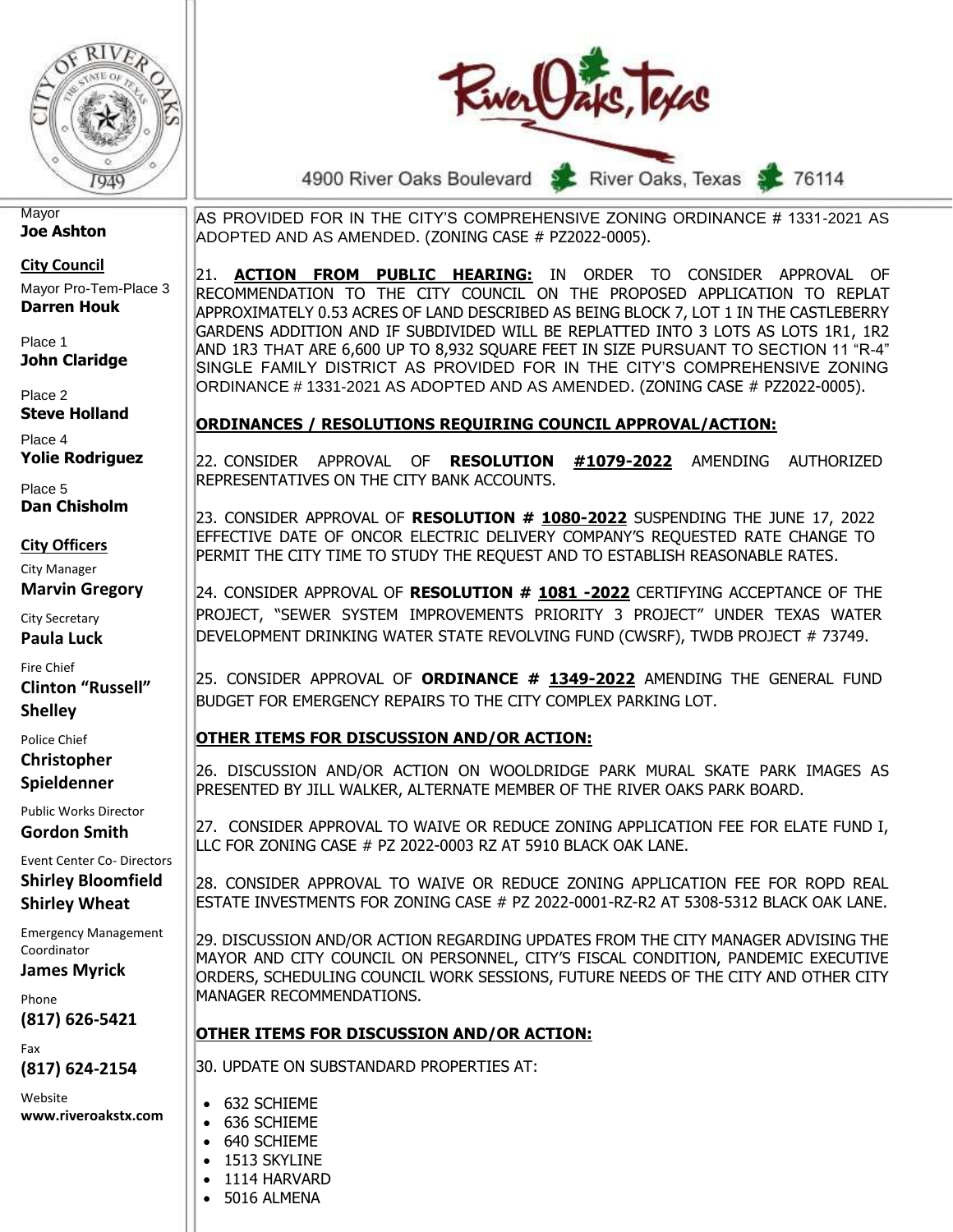

4900 River Oaks Boulevard River Oaks, Texas 76114

• 940 CODY (APT  $6 - 13$ )

### **QUESTIONS RELATED TO MONTHLY STAFF REPORTS INCLUDING:**

31. **POLICE DEPT. MONTHLY REPORT** INCLUDING PATROL ACTIVITY, RESPONSE CALLS, NUMBER OF CRIMINAL INVESTIGATION CASES, WARRANTS ISSUED AND ANIMAL CONTROL CALLS INCLUDING CITATIONS ISSUED.

32. **FIRE DEPT. REPORT** INCLUDING NUMBER OF CALLS FOR SERVICE AND FIRE TRAINING EXERCISES.

33. **INSPECTIONS AND CODE COMPLIANCE ACTIVITY REPORTS** INCLUDING NUMBER OF PERMITS ISSUED AND CODE VIOLATIONS WORKED.

34. **MUNICIPAL COURT** INCLUDING COURT ACTIVITY FROM FINES, BONDS, WARRANT FEES, COURT TAXES, COURT FEES, ARREST FEES, COURT SECURITY FEES, COURT TECHNOLOGY FEES, PAYMENT PLANS, STATE COURT COSTS AND AGENCY COLLECTION FEES.

35. **PUBLIC WORKS ACTIVITY REPORT** INCLUDING ROAD REPAIRS COMPLETED, SIGNS INSTALLED, WATER PRODUCTION, WATER MAIN AND SERVICE LEAKS REPAIRED, NUMBER OF FIRE HYDRANTS AND DEAD-END LINES FLUSHED, NUMBER OF SEWER OVERFLOWS AND STOPPAGES, CUBIC TONS OF SOLID WASTE COMPACTED AND PUBLIC WORKS EQUIPMENT REPAIRS.

36. **PARK BOARD ACTIVITY REPORTS** INCLUDING BALLFIELD RENTALS, GRANT UPDATES AND QUESTIONS PERTAINING TO MINUTES FROM THE PARK BOARD.

37. **EVENT CENTER ACTIVITY REPORTS** INCLUDING NUMBER OF COMMUNITY CENTER RENTALS, EVENTS AND ACTIVITIES.

38. **CITY SECRETARY ACTIVITY REPORT** INCLUDING REVENUE FROM SALES TAX, DOLLAR DONATIONS, EDC SALES TAX, TEX POOL AND CRIME SALES TAX.

39. **EDC ACTIVITY REPORT** INCLUDING FUNDED PROJECT UPDATES, UPCOMING PROJECTS AND REPORTING FROM EXECUTIVE DIRECTOR, CONSULTANT, ON ECONOMIC DEVELOPMENT.

40. **STORM WATER TASK FORCE ACTIVITY REPORT** INCLUDING ACTIONS TAKEN UNDER THE MS4 PERMIT, COMMUNITY EDUCATION AND PROMOTIONAL EVENTS REGARDING STORM WATER PREVENTION POLLUTION.

41. **EMERGENCY MANAGEMENT ACTIVITY REPORT** INCLUDING POLICIES, PROCEDURES AND INFORMATION PERTAINING TO EMERGENCY MANAGEMENT AND UPDATES REGARDING THE COVID-19 PANDEMIC AND WEST NILE VIRUS.

### **CORRESPONDENCE:**

42. COUNCIL MEMBER QUESTIONS, COMMENTS AND ANNOUNCEMENTS

### **EXECUTIVE SESSION:**

43. CONVENE IN EXECUTIVE SESSION PURSUANT TO CHAPTER 551, TEXAS GOVERNMENT CODE: THE COUNCIL RESERVES THE RIGHT TO CONVENE IN EXECUTIVE SESSIONS(S) FROM TIME TO TIME ON ANY POSTED AGENDA ITEM TO RECEIVE ADVICE FROM ITS ATTORNEY AS PERMITTED

**Mayor Joe Ashton**

**City Council** Mayor Pro-Tem-Place 3 **Darren Houk**

Place 1 **John Claridge**

Place 2 **Steve Holland**

Place 4 **Yolie Rodriguez**

Place 5 **Dan Chisholm**

#### **City Officers**

City Manager **Marvin Gregory**

City Secretary

**Paula Luck**

Fire Chief

**Clinton "Russell" Shelley**

Police Chief **Christopher** 

**Spieldenner**

Public Works Director

**Gordon Smith** Event Center Co- Directors **Shirley Bloomfield**

**Shirley Wheat**

Emergency Management Coordinator

**James Myrick**

Phone **(817) 626-5421**

Fax **(817) 624-2154**

Website **www.riveroakstx.com**